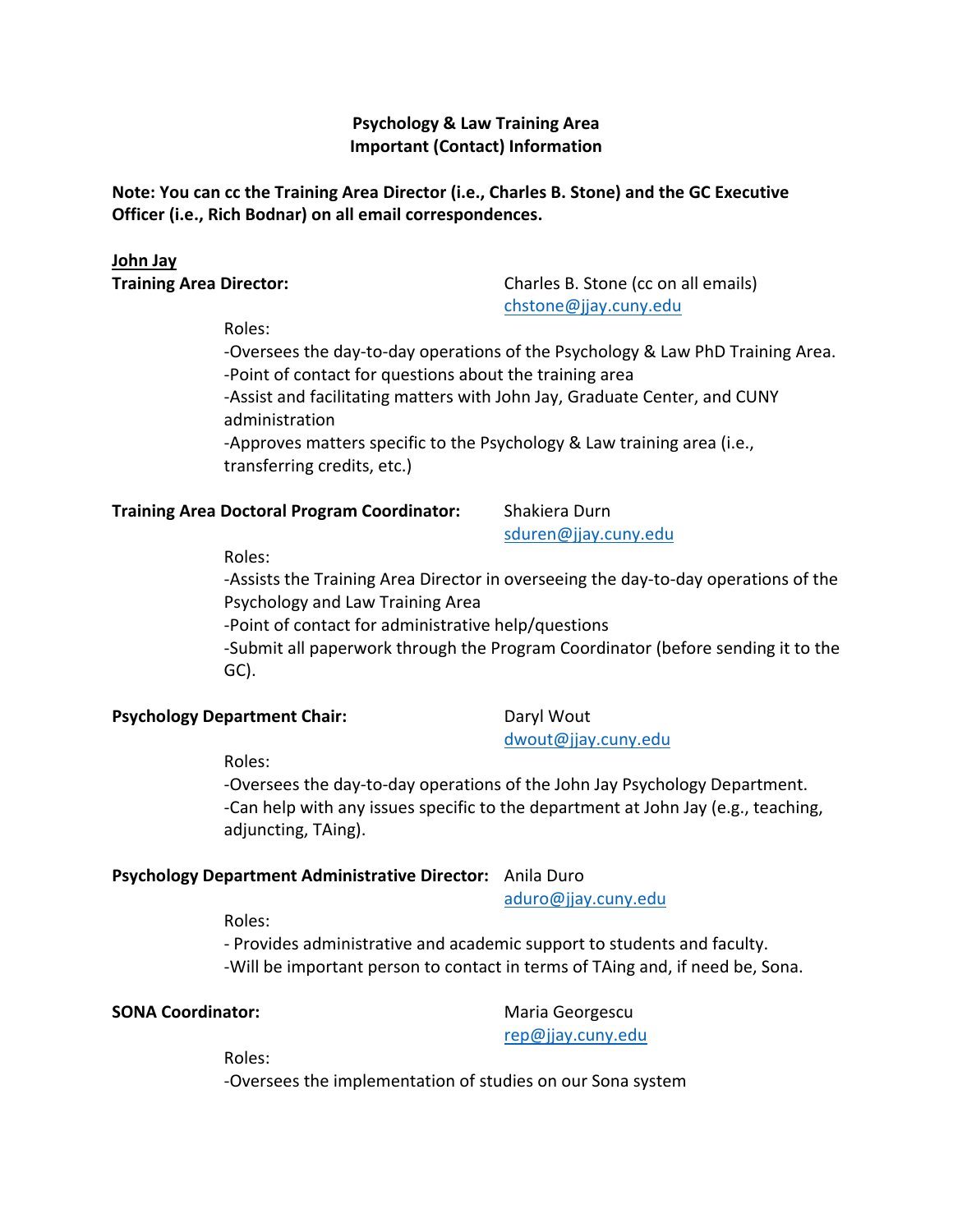#### -Contact if you have software issues -Contact if you have (JJ) email issues

-Contact if you have computer issues in the classroom

-Assist in all John Jay specific technical issues

-Contact if you have hardware issues

-Contact if you need a program

#### **Interim Director of Compliance and Diversity/Title IX Coordinator:** Gabriela Leal

#### [gleal@jjay.cuny.edu](mailto:gleal@jjay.cuny.edu)

Role: Gabriela Leal, Esq.- Director of the Office of Compliance and Diversity. The office leads the College's work to ensure the wellbeing of its students, faculty, and staff in this regard through fact-finding investigations, education, and outreach. The Office oversees all complaints of [sexual and gender-based](https://www.jjay.cuny.edu/title-ix-sexual-misconduct-and-sex-discrimination)  [misconduct](https://www.jjay.cuny.edu/title-ix-sexual-misconduct-and-sex-discrimination) as well as [other types of harassment or discrimination.](https://www.jjay.cuny.edu/preventing-harassment-and-discrimination-fostering-diversity-and-inclusion#open-modal) The Office also promotes [equal opportunity and fairness in the College's employment](https://www.jjay.cuny.edu/affirmative-action-diversity-and-inclusion)  [practices.](https://www.jjay.cuny.edu/affirmative-action-diversity-and-inclusion)

#### **HR Director of Operations:** Jasmine Liz-Mora

[liz-mora@jjay.cuny.edu](mailto:liz-mora@jjay.cuny.edu)

#### **HR General Inquiries:** [askhr@jjay.cuny.edu](mailto:askhr@jjay.cuny.edu)

[program](https://www.jjay.cuny.edu/psychology-law-program)

Role: HR at John Jay will be particularly helpful for those of you who are receiving funds through John Jay.

**Psychology & Law website:** [https://www.jjay.cuny.edu/psychology-law-](https://www.jjay.cuny.edu/psychology-law-program)

#### **Psy & Law Student representatives:** Gabi Rico

[gabriela.rico@macaulay.cuny.edu](mailto:gabriela.rico@macaulay.cuny.edu) Ella Merriwether [emerriwether@jjay.cuny.edu](mailto:emerriwether@jjay.cuny.edu)

#### Roles:

-Advocate on behalf of the Psychology & Law PhD students -Convey student issues and concerns to the faculty/act as intermediaries between the students and the faculty -Help organize student activities

#### **Colloquium Representative & Organizer:** Jennifer Jones

[jjonescuny@gmail.com](mailto:jjonescuny@gmail.com)

Role:

#### **Technology Issues:** DoIT

[helpdesk@jjay.cuny.edu](mailto:helpdesk@jjay.cuny.edu)

Roles: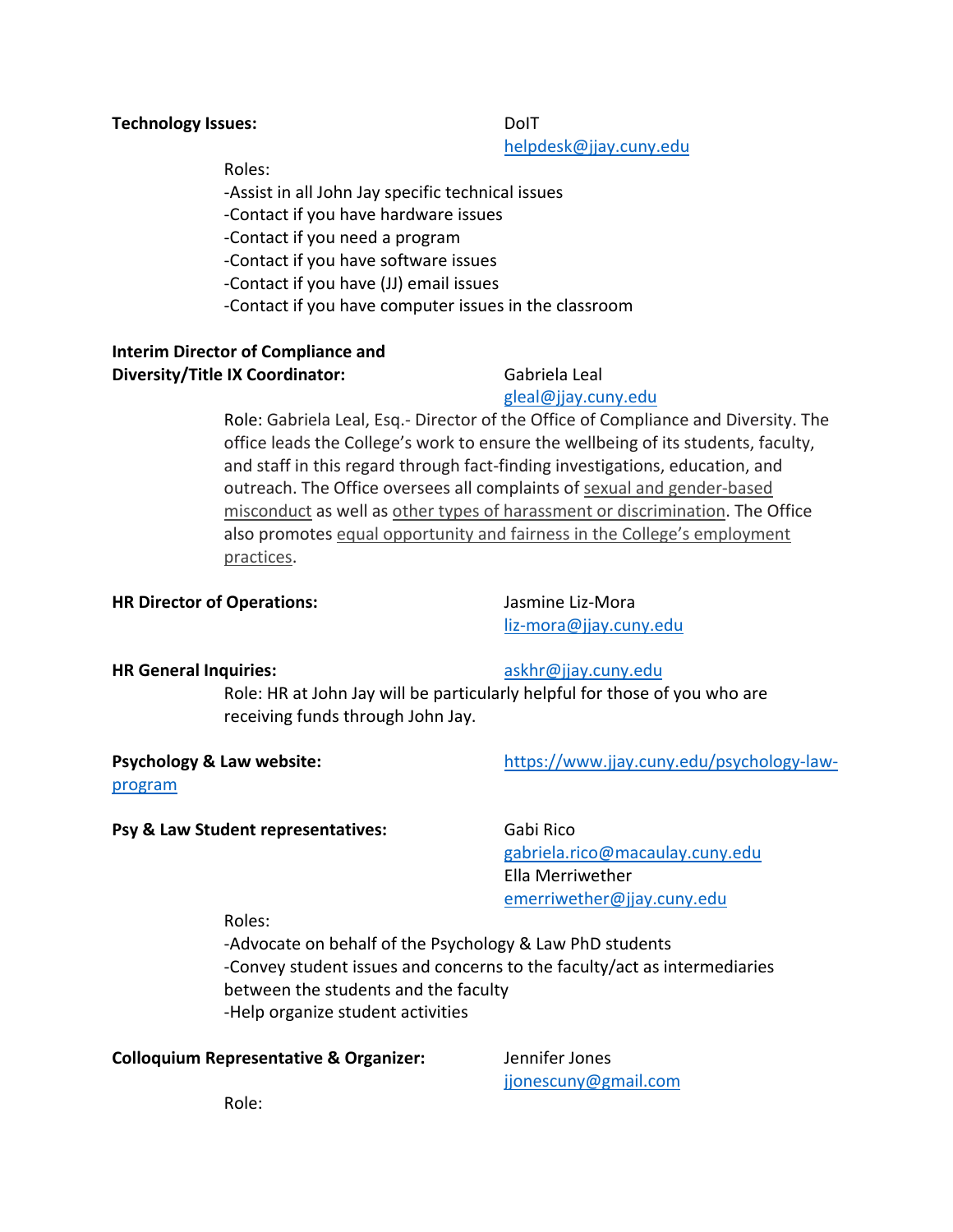-Helps organize our bi-monthly colloquium -Helps recruit and attract our colloquium speakers

### **Graduate Center**

**Executive Officer:** The Contract Richard Bodnar (cc him on all emails) [rbodnar@gc.cuny.edu](mailto:rbodnar@gc.cuny.edu)

> Role: Main point of contact between student and faculty affairs and the administration. Oversees the day-to-day operations of the Psychology PhD programs

#### Assistant Program Officer (APO; Admin.): Swe Swe Htay

# [shtay@gc.cuny.edu](mailto:shtay@gc.cuny.edu)

Roles: Oversees the management of program resources and spaces, and works with other GC offices regarding financial aid, budget, and human resources matters. She is the primary contact for inquires from prospective and incoming students.

#### **Assistant Program Officer (APO; Academic):** Basya Kasinitz

#### [bkasinitz@gc.cuny.edu](mailto:bkasinitz@gc.cuny.edu)

Roles: APO for academic support and student progress and Swe Swe is an APO for Administration and Program management. Our responsibilities sometimes overlap, but in general, all academic matters go to me.

This includes:

-Processing all academic forms (some examples are: grade changes, advancement to candidacy, Dissertation proposal approvals, Dissertation evaluations, Report of Final exam)

-Student Milestones (1st and 2nd docs and advancement noted on transcript)

-Registration ( questions/ troubleshooting, add/drop forms, overrides in special cases, e-permit, IUDC)

-Leave of Absence

-Transfer credits

-Questions regarding academic progress / graduation timeline

-If the EO's signature is needed on any form

-Holds on Student's account (I can direct the student to the proper offices if needed to get holds cleared)

How to contact me: I prefer to be contacted at psychology@gc.cuny.edu . Please send all forms/ inquires there.

**Ombudsperson:** Martin Ruck

[mruck@gc.cuny.edu](mailto:mruck@gc.cuny.edu)

Roles: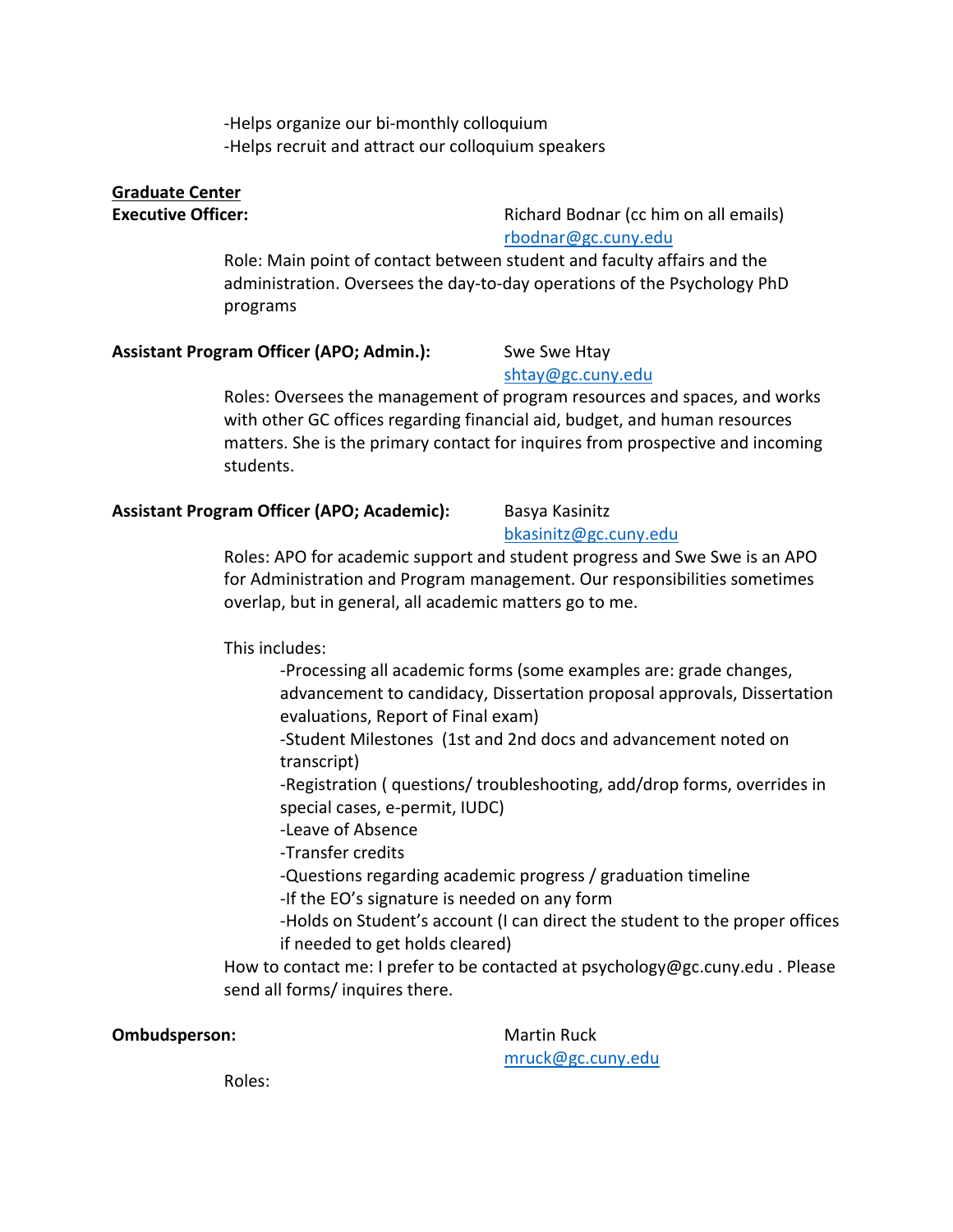1. Ombudsperson for psychology graduate students - available to all Psychology students to discuss matters of concern in complete confidentiality.

2. Senior Advisor for Diversity, Equity, & Inclusion to the President of the GC and chair the Presidential Advisory Committee for Diversity & Inclusion - providing leadership on initiatives to increase faculty, staff, and student diversity and foster a campus climate that embraces diversity, equity, and inclusion (DEI). Will talk to students, faculty, and staff about any DEI concerns.

3. Executive Officer, Office of Educational Opportunity and Diversity - EOD oversees the Provost's Enhancement Fellowship; a five-year award for admitted PhD students from underrepresented groups; Dean K. Harrison Award; and the CUNY Pipeline

**Graduate Center Ombuds Officer:** Martin Gitterman

ombuds@gc.cuny.edu

Roles: The GC Ombuds Officer is available to all students, faculty, staff, and administrators who are looking for :

- A neutral, impartial person to speak to confidentially about problems related to work or study at The Graduate Center.
- Ideas for alternative dispute resolution
- An advocate for fairness
- Information about whom to turn to at The Graduate Center

Use this link to find additional information:<https://www.gc.cuny.edu/About-the->GC/Administrative-Services/Ombuds

#### **DEI (Diversity, Equity and Inclusion) Executive Officer:** Maureen Allwood

[mallwood@jjay.cuny.edu](mailto:mallwood@jjay.cuny.edu)

Roles: The Psychology Deputy Executive Officer (DEO) of Diversity, Equity and Inclusion (DEI) seeks to center racial equity in doctoral education as a core mission in our program. Their responsibilities include:

- Leading the Psychology DEI Committee which includes a student and faculty representative from every program area.
- Advising the Executive Officer and Psychology Executive Committee on DEI issues
- Supporting DEI initiatives within psychology and when relevant, across GC doctoral programs
- Maintaining a close working relationship with Martin Ruck, senior advisor to the president for diversity and inclusion at the GC.

#### **Director of Graduate Assistant Program (money):** Anne Ellis

[AEllis@gc.cuny.edu](mailto:AEllis@gc.cuny.edu)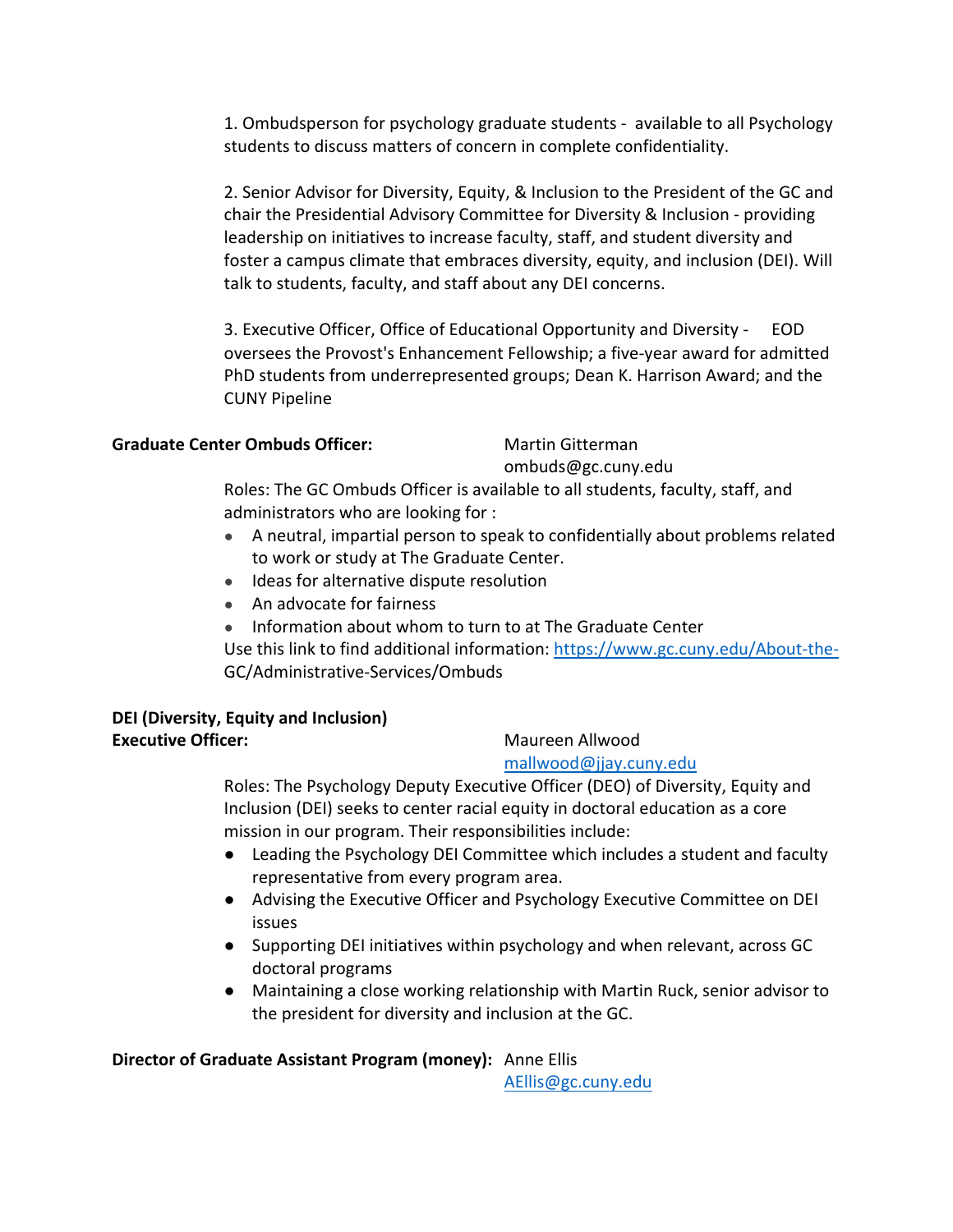Role: Manages Graduate Assistant appointments. Thus, if you have any issues with your GCF funding, this is who you would reach out to.

#### **CUNY GG NYSHIP (health insurance):** Scott Voorhees

[svoorhees@gc.cuny.edu](mailto:svoorhees@gc.cuny.edu) [healthinsuranceinfo@gc.cuny.edu](mailto:healthinsuranceinfo@gc.cuny.edu)

Role: You should reach out to Scott with any questions you may have about your health insurance; if you don't have health insurance and/or if anything happens to your health insurance.

| <b>Wellness Center:</b> | Nicole Elden      |
|-------------------------|-------------------|
|                         | neden@gc.cuny.edu |
|                         |                   |

**Teaching and Learning Center:** Luke Waltzer

[lwaltzer@gc.cuny.edu](mailto:lwaltzer@gc.cuny.edu)

Role: Good source for help with pedagogy

#### **Vice President of Student Affairs:** Matt Schoengood

[mschoengood@gc.cuny.edu](mailto:mschoengood@gc.cuny.edu) [financialaid@gc.cuny.edu](mailto:financialaid@gc.cuny.edu)

Role: Good source for emergency financial support. Application for Student Emergency Grant Application: chromeextension://efaidnbmnnnibpcajpcglclefindmkaj/viewer.html?pdfurl=https%3A% 2F%2Fwww.gc.cuny.edu%2FCUNY\_GC%2Fmedia%2FCUNY-Graduate-Center%2FPDF%2FFinancial%2520Aid%2F2020\_Student\_Emergency\_Grants\_Ap plication.pdf&clen=58979&chunk=true

**Student Disability Services Manager:** Clare Wilson

[cwilson@gc.cuny.edu](mailto:cwilson@gc.cuny.edu)

Role: Good source for disability services

### **Writing Center:** <https://gcwritingcenter.commons.gc.cuny.edu/>

Role: Great writing sessions for dissertations, etc. Helpful writing "bootcamps."

#### **Qualitative Concentration:** Colette Daiute

## [CDaiute@gc.cuny.edu](mailto:CDaiute@gc.cuny.edu)

Role: For questions about the Qualitative Concentration offered through the GC.

#### **Quantitative Concentration:** Brett Stoudt

[bstoudt@gc.cuny.edu](mailto:bstoudt@gc.cuny.edu) Wei Wang [wwang@gc.cuny.edu](mailto:wwang@gc.cuny.edu)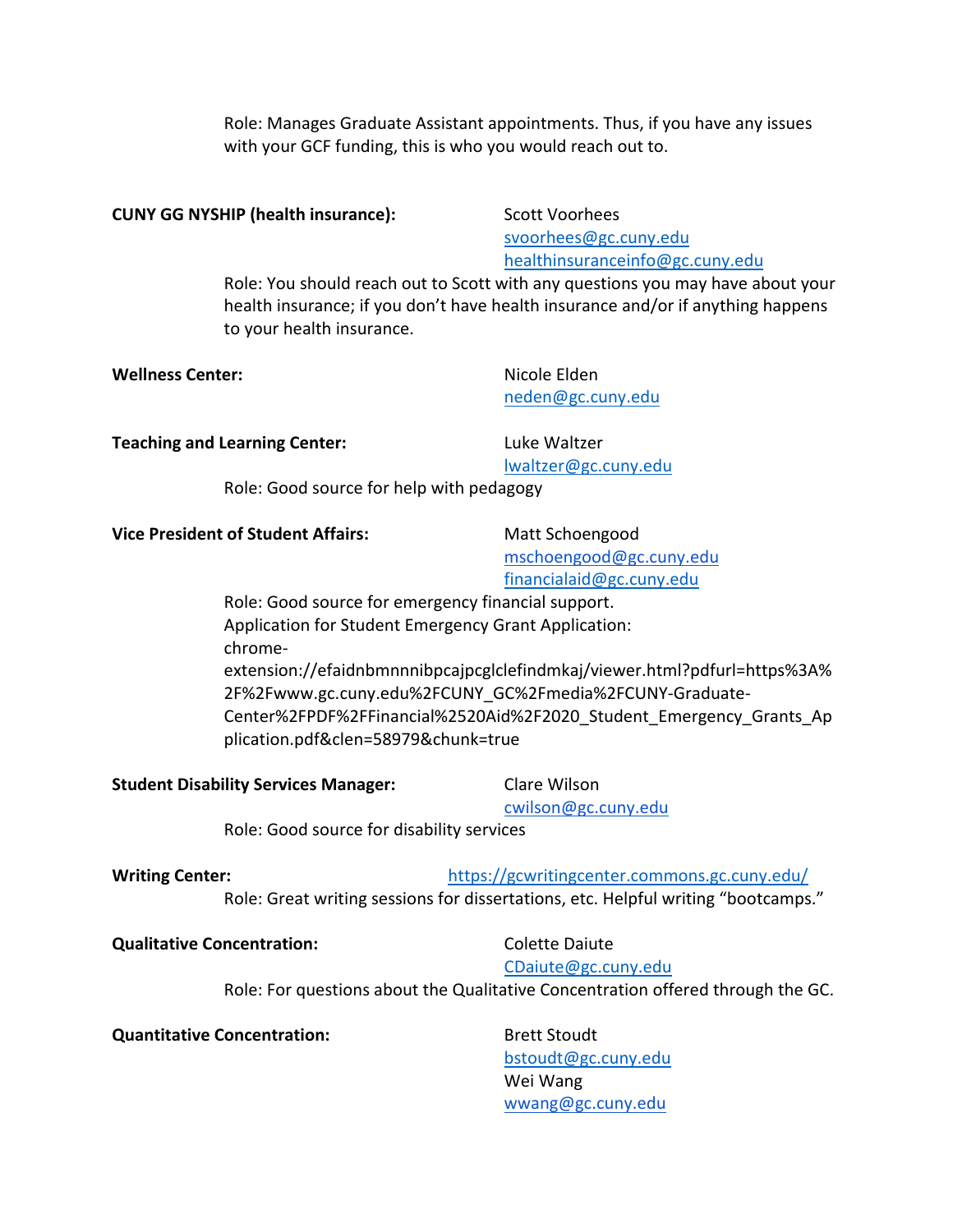Role: For questions about the Quantitative Concentration offered through the GC.

**Diversity Science Initiative (DSI):** [cuny.diversityscience@gmail.com](mailto:cuny.diversityscience@gmail.com) Role: The Diversity Science Initiative is a research resource group focused on collective learning and sharing of diversity science research. For programming schedules and announcements, please subscribe to the DSI listserv by emailing the group.

**Student Resources:** [https://www.gc.cuny.edu/Page-](https://www.gc.cuny.edu/Page-Elements/Academics-Research-Centers-Initiatives/Doctoral-Programs/Psychology/Student-Resources)[Elements/Academics-Research-Centers-Initiatives/Doctoral-Programs/Psychology/Student-](https://www.gc.cuny.edu/Page-Elements/Academics-Research-Centers-Initiatives/Doctoral-Programs/Psychology/Student-Resources)**[Resources](https://www.gc.cuny.edu/Page-Elements/Academics-Research-Centers-Initiatives/Doctoral-Programs/Psychology/Student-Resources)** 

**Additional Funding Resources:** [https://www.gc.cuny.edu/Prospective-](https://www.gc.cuny.edu/Prospective-Current-Students/Financing-Your-Education/Doctoral-Funding/Prospective-Students)[Current-Students/Financing-Your-Education/Doctoral-Funding/Prospective-Students](https://www.gc.cuny.edu/Prospective-Current-Students/Financing-Your-Education/Doctoral-Funding/Prospective-Students)

**Psychology & Law website:** [https://www.gc.cuny.edu/Page-](https://www.gc.cuny.edu/Page-Elements/Academics-Research-Centers-Initiatives/Doctoral-Programs/Psychology/Training-Areas/Psychology-and-Law)[Elements/Academics-Research-Centers-Initiatives/Doctoral-Programs/Psychology/Training-](https://www.gc.cuny.edu/Page-Elements/Academics-Research-Centers-Initiatives/Doctoral-Programs/Psychology/Training-Areas/Psychology-and-Law)[Areas/Psychology-and-Law](https://www.gc.cuny.edu/Page-Elements/Academics-Research-Centers-Initiatives/Doctoral-Programs/Psychology/Training-Areas/Psychology-and-Law)

**PSC-CUNY (union) Website (e.g., workload):** <https://psc-cuny.org/>

**CUNY Contract:** <https://www.psc-cuny.org/cuny-contract>

**PSC-CUNY Chapter Chair (GC):** Lynne Turner

**PSC-CUNY Grievance Counselor (GC):** Hanna Goldberg

[lynnecturner@yahoo.com](mailto:lynnecturner@yahoo.com)

[hannagoldberg@gmail.com](mailto:hannagoldberg@gmail.com)

Evan Rothman [evansrothman@gmail.com](mailto:evansrothman@gmail.com)

**PSC-CUNY Chapter Chair (JJ):** John Pittman

[jpittman@jjay.cuny.edu](mailto:jpittman@jjay.cuny.edu)

Zabby Hovey [hoveyjiler@gmail.com](mailto:hoveyjiler@gmail.com)

**PSC-CUNY Grievance Counselor (JJ):** Vacant – Contact Faye Moore

fmoore@pscmail.org

**Covid-19**